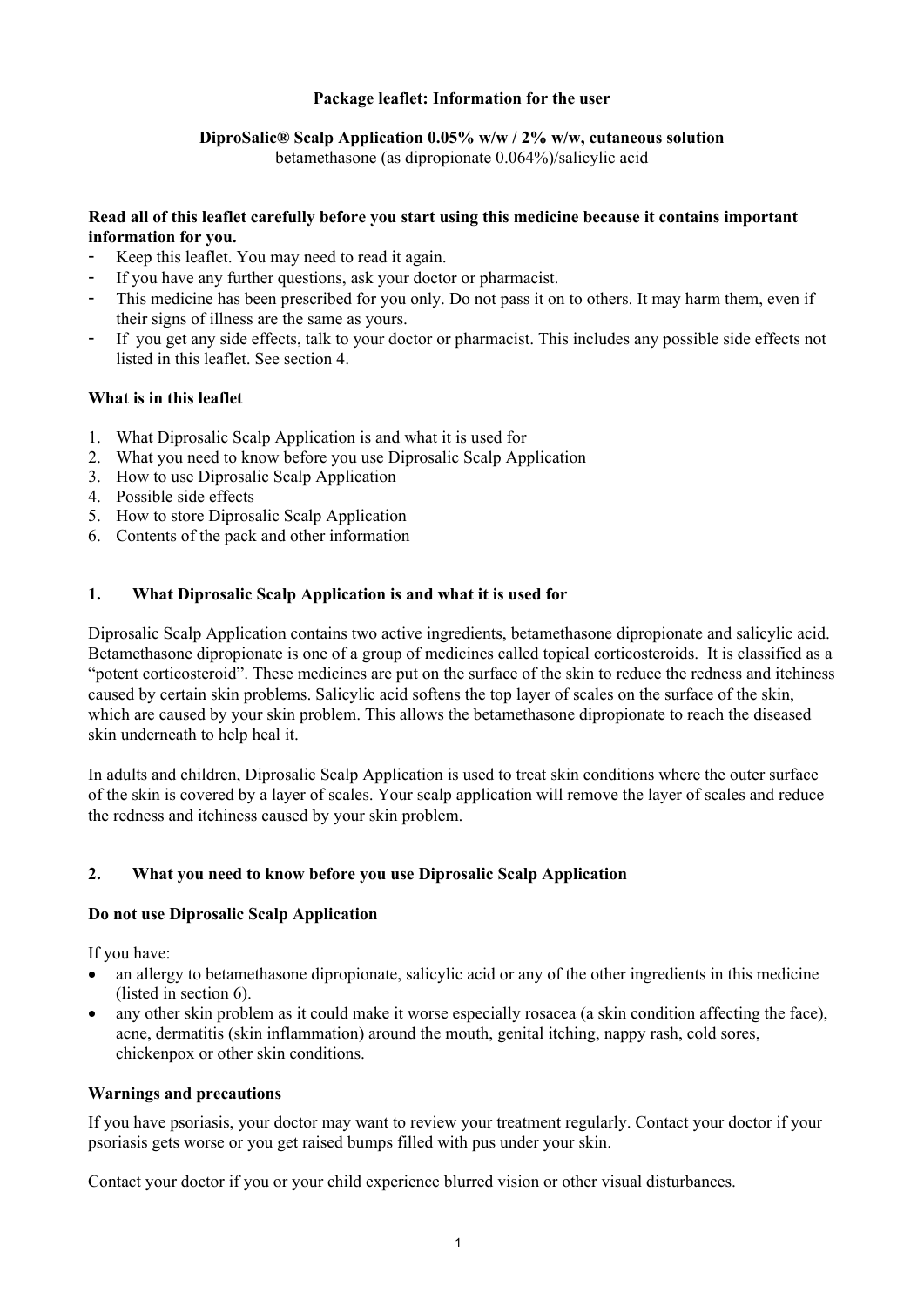This medicine should not be used under bandages or plasters.

Side effects that may happen with inhaled or oral corticosteroids may also occur with corticosteroids used on the skin, especially in infants and children.

If you use more than the correct amount of scalp application and/or use it for longer than is recommended, it can affect the levels of certain hormones in the body, particularly in infants and children.

In adults the changes in hormone levels may lead rarely to puffiness or rounding of the face, weakness, tiredness, and dizziness when standing or sitting down.

Do not smoke or go near naked flames – risk of severe burns. Fabric (clothing, bedding, dressings etc) that has been in contact with this product burns more easily and is a serious fire hazard. Washing clothing and bedding may reduce product build-up but not totally remove it.

## **Children**

If you use more than the correct amount of scalp application and/or use it for longer than is recommended, it can affect your child's hormones. Rarely this may lead to:

- Delayed growth and development
- Puffiness or rounding of the face
- A build-up of pressure around the brain which can produce
	- a bulging of the fontanelle (the soft spot in the top of the skull) in infants
	- a constant thumping headache
	- blurred vision or other visual disturbances

#### **Pregnancy, breast-feeding and fertility**

If you are pregnant or breast-feeding, think you may be pregnant or are planning to have a baby, ask your doctor or pharmacist for advice before taking this medicine.

#### **3. How to use Diprosalic Scalp Application**

Always use this medicine exactly as your doctor or pharmacist has told you. Check with your doctor or pharmacist if you are not sure.

#### **Recommended dose**

Usually for adults and children, a few drops of Diprosalic Scalp Application should be gently and completely rubbed into the affected area of scalp twice a day.

#### **You should always follow these instructions when using Diprosalic Scalp Application:**

- Only use this scalp application on your scalp.
- Do not use a large amount of scalp application for a long time (for example every day for many weeks or months).
- Avoid getting the scalp application in your eyes or inside your nose or mouth.

#### **Use in children**

Use as stated above. Do not use this scalp application on your child's scalp for more than 5 days.

#### **If you use more Diprosalic Scalp Application than you should**

If you (or somebody else) accidentally swallows the scalp application, it should not cause any problems. However, if you are worried, you should see your doctor. If you use the scalp application more often than you should, or more than prescribed, it can affect some of your hormones. In children this may affect their growth and development. It also may cause you to feel and/or be sick and to hear ringing in your ears. If you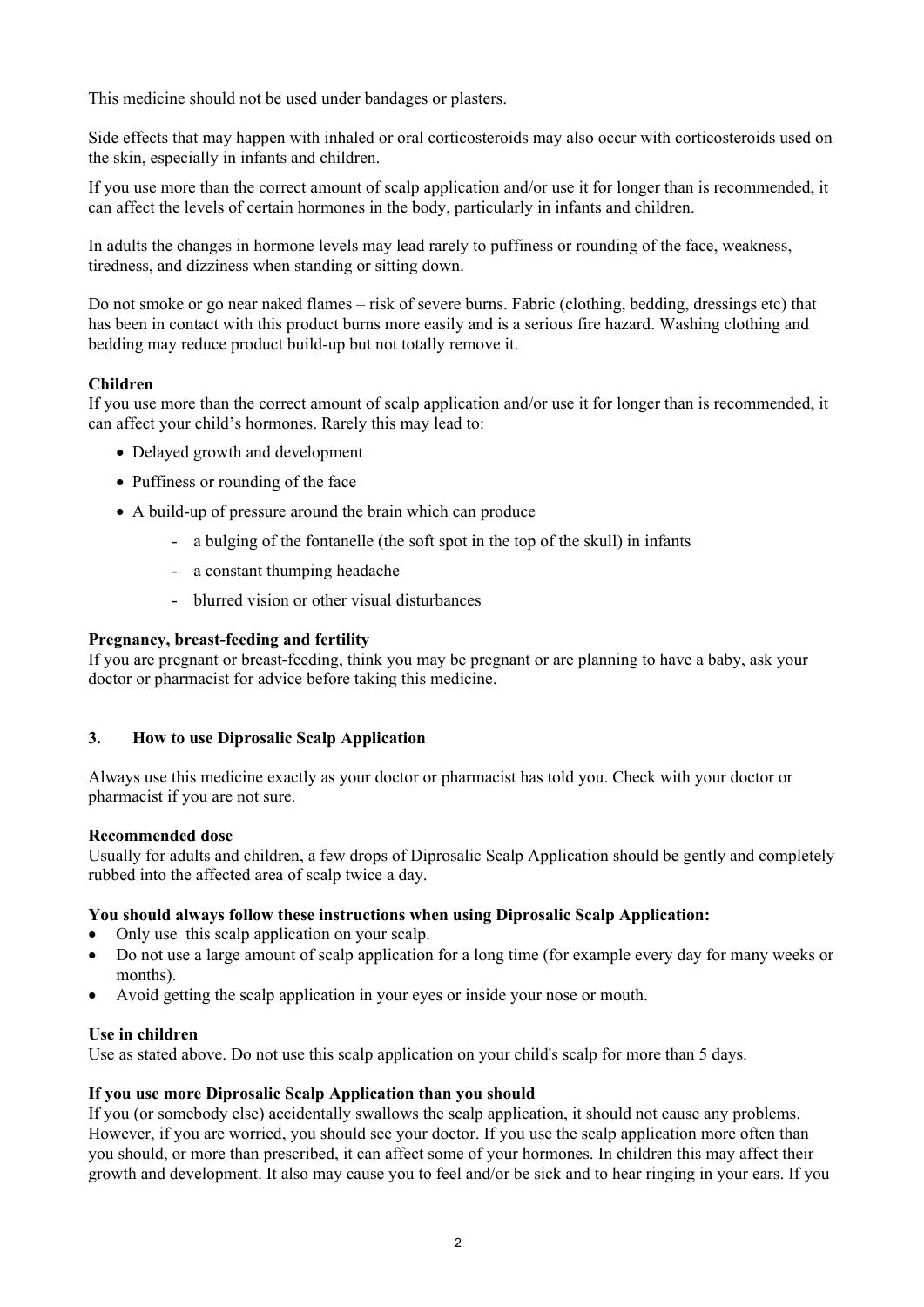have not used the scalp application as you were told to do and have used it too often and/or for a long time, you should tell your doctor or pharmacist.

## **If you forget to use Diprosalic Scalp Application**

If you forget to use your scalp application at the right time, use it as soon as you remember, then carry on as before.

## **If you stop using Diprosalic Scalp Application**

If you have been using this medicine for a long time and your scalp problem seems to have got better, you should not suddenly stop using this medicine. If you do, you may find that your scalp becomes red and you may notice stinging and burning. To avoid this, you should speak to your doctor who will gradually reduce how often you need to use this medicine until you stop treatment altogether.

If you have any further questions on the use of this medicine, ask your doctor or pharmacist.

#### **4. Possible side effects**

Like all medicines, this medicine can cause side effects, although not everybody gets them.

Most people find that when the scalp application is used correctly, it does not cause any problems. However, if you use the scalp application more often than you should, it can cause the following:

- Thinning of the skin, stinging, blistering, peeling, swelling, itching, burning, skin rash, dryness of the skin and you may notice red marks. This can happen more easily in infants and children.
- Inflammation of the skin follicles, excessive hair growth, reduced skin pigmentation and allergic reactions.
- Dermatitis (skin inflammation), a condition brought on by the skin reacting to outside agents e.g. detergents, causing the skin to become red and itchy.
- Blurred vision

#### **Reporting of side effects**

If you get any side effects, talk to your doctor or pharmacist. This includes any possible side effects not listed in this leaflet. You can also report side effects directly via the Yellow Card Scheme at: www.mhra.gov.uk/yellowcard or search for MHRA Yellow Card in the Google Play or Apple App Store. By reporting side effects, you can help provide more information on the safety of this medicine.

#### **5. How to store Diprosalic Scalp Application**

Keep this medicine out of the sight and reach of children.

Do not use this medicine after the expiry date which is stated on the label and carton after 'Use by'. The expiry date refers to the last day of that month.

Do not store above 25°C.

Do not throw away any medicines via wastewater or household waste. Ask your pharmacist how to throw away medicines you no longer use. These measures will help protect the environment.

#### **6. Contents of the pack and other information**

#### **What Diprosalic Scalp Application contains**

• The active substances are betamethasone dipropionate and salicylic acid. Each gram contains 0.64 mg of betamethasone dipropionate (equivalent to 0.5 mg betamethasone) and 20 mg of salicylic acid.